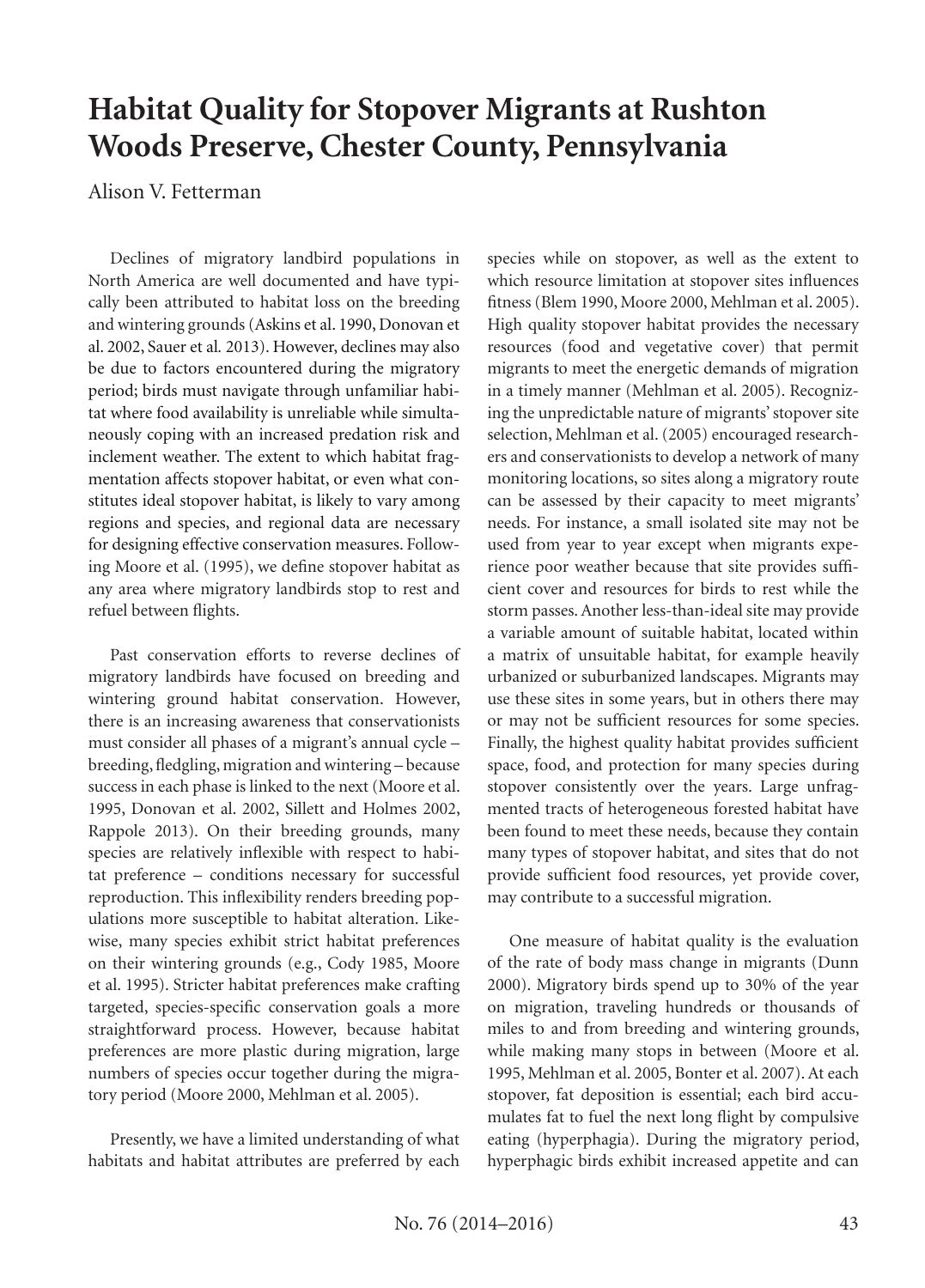### Habititat Quality for Stopover Migrants at Rushton Woods Preserve

deposit as much as 50% of their normal body mass in fat stores (Blem 1990, Moore et al. 1995). The ability, or inability, to deposit fat during migration can cause carry-over effects, influencing survivorship and reproduction on the winter and breeding grounds (Sandberg and Moore 1996, Marra et al. 1998, Webster et al. 2002). For example, Smith and Moore (2003) found that female American Redstarts (*Setophaga ruticilla*) arriving at a northerly breeding location in better body condition exhibited higher reproductive performance, suggesting that the quality of habitat encountered during the migratory phase of the avian annual cycle influenced fitness during the breeding season.

Each year, many migratory species utilize stopover habitats at Rushton Woods Preserve (RWP), part of an Important Bird Area (IBA) in Chester County, Pennsylvania. RWP is a 34.7 ha preserve that includes 10.9 ha of mature deciduous forest embedded in a larger (94.7 ha) woodland fragment. The land now occupied by woodland, including the RWP parcel, was historically used for pasture and cropland, and now constitutes one of the largest forest fragments in Chester County, with a canopy of 40–60 years of age, dominated by American beech (*Fagus grandifolia*) and tulip tree (*Liriodendron tulipifera*). Over 8.1 ha of cool season grassy meadows and early successional shrubscrub, and 2.8 ha of organic agriculture, occupy the remaining area of the study site (Hartman et al. 2014). RWP is now owned and managed by Willistown Conservation Trust (WCT), an organization that conducts year-round public education and outreach through organic farming, restoration, and community events. In addition to these activities, WCT operates a bird banding station at RWP during fall and spring migration, as well as during the breeding season following a MAPS protocol (Monitoring Avian Productivity and Survivorship). The banding station was created in 2009 with funds from a Conservation Grant from the Delaware Valley Ornithological Club.

### **Methods**

We assessed stopover habitat quality at RWP during the fall migratory periods (August 26 to November 4) of 2014 and 2015. First, we assumed that if high quality habitat attracts more migrants, then density estimates or capture rates for each species and age class (e.g., birds captured per 100 net-hours) should be positively correlated with habitat quality (Johnson 2007). Second, we estimated rates of body mass change for a suite of migratory species in which at least 30 individuals were captured. Positive mass gain can be interpreted as evidence of abundant food resources combined with sufficiently low predation risk to permit efficient foraging (Dunn 2000, Bonter et al. 2007, Seewagen and Slayton 2008, Smith and Hatch 2016). Although we captured birds in the early successional shrub-scrub only, it is assumed that the birds used the entire study site to forage, not only the immediate area around our nets.

Assessing the species and density of the vegetation can aid in understanding food availability and the level of vegetative protection provided from the structure. In the early successional shrub area, we characterized vegetation within an 11.3 m radius circle at each net location following the methods of James and Shugart (1970) and estimated tree diameters with a calibrated yard stick divided into the following size classes: (A) 3–6 cm, (B) 6–9, (C) 9–15, (D) 15–21, (E) 21–27, (F) 27–33, (G) 33–40, and (H) greater than 40. To estimate shrub density, we counted all woody stems less than 3 cm in diameter at breast height, along the diameter transects leading in each cardinal direction from the center of the circle to its edge. We measured the percent of canopy and ground cover at 20 locations on the transects (10 on each). Next, we recorded the presence or absence of green vegetation on the crosshair of an ocular tube.

We erected twelve stationary mist nets (one 6 m and eleven 12 m in length) within the early successional shrub-scrub zones that separate the meadows and operated them three days per week for 4.5 hours per day on average. The nets were opened approximately 15 minutes before sunrise and closed at 11 am. To reduce the risk of harming the birds, we did not operate nets during periods of rain, high winds, or extreme heat (Ralph et al. 1993). We checked nets once every 30 minutes and fitted each captured bird with an aluminum band bearing a unique serial number (U.S. Geological Survey). We measured wing chord to the nearest millimeter (mm) and used a digital scale to determine mass to the nearest 0.1g. We scored subcutaneous fat on an increasing scale of 0–6 (Ralph et al. 1993), with 0 representing no visible fat. When pos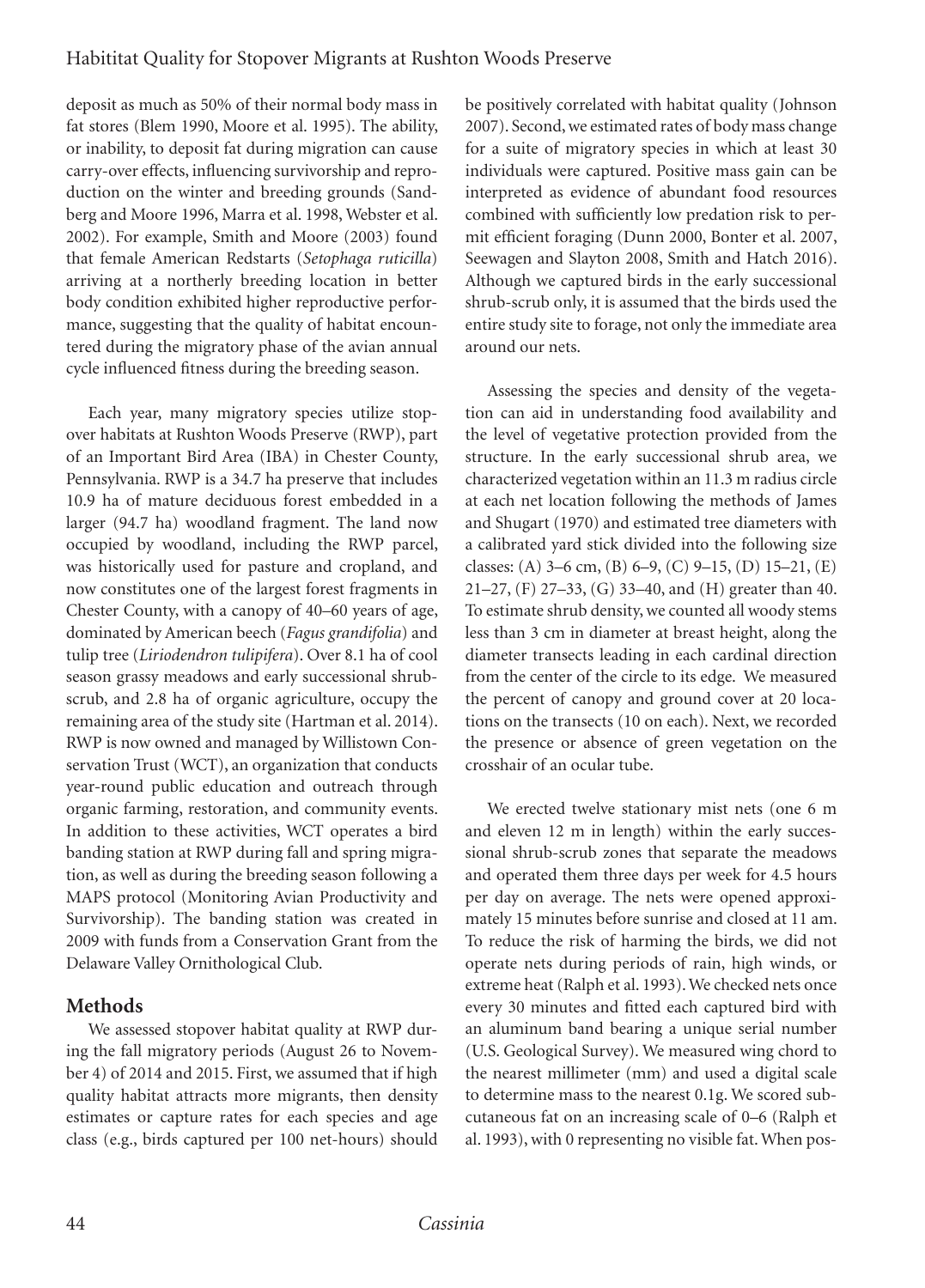sible, we used Pyle's (1997) criteria to determine the sex and age class of the bird (i.e., hatch-year, HY; after hatch-year, AHY).

To control for differential sampling effort, we estimated capture rates by dividing the number of individuals captured by the total number of hours the nets were open (one 12 m net operated for 1 hr equals 1 net-hour), then multiplied by 100 to estimate birds captured per 100 net hours (b/100nh; Seewagen et al. 2011). To evaluate mass change, we converted capture times to minutes since sunrise (Dunn 2000) and estimated average rate of body mass change in all species ( $n = 16$ ) with at least 30 or more captures. We included only first captures to avoid over-sampling locally breeding and winter resident birds (Dunn 2002, Jones et al. 2002). If food resources at RWP were abundant, permitting migrants to gain mass, we expected a positive relationship between body mass at first capture and minutes since sunrise (i.e., the time available for foraging). Models were run in SPSS version 21 (IBM 2012), following methods used by Smith and Hatch (2016), with capture year, date, and minutes since sunrise included as fixed effects, and wing chord treated as a random effect.

#### **Results**

#### **Vegetative Characteristics**

Average canopy height was 12.9 m, and the most common trees in rank order were black cherry (*Prunus serotine*), box elder (*Acer negundo*), and black walnut (*Juglans nigra*) (Table 1). Average shrub height was 3.4 m, and shrub stem density was comprised mainly of amur honeysuckle (*Lonicera maackii*), spicebush (*Lindera benzoin*), and multiflora rose (*Rosa multiflora*) (Table 1). Snags constituted a large amount of stem density in the understory, and the most abundant stem was multiflora rose. Rose rosette disease is present on the study site and may be responsible for the multiflora rose snags (AVF pers. obs.).

#### **Capture Rates and Mass Change**

We captured 2,176 new individuals of 67 species with a total capture rate of 73.5 birds per 100 net hours during the fall migratory periods of 2014 and 2015 (Table 2). Gray Catbirds (*Dumetella carolinensis*) had the highest capture rate (25 b/100nh), followed by Whitethroated Sparrows (*Zonotrichia albicollis*) (9 b/100nh). Most of the captures were HY birds (82%). Only 3 of 16 (19%) species gained mass while stopping over at RWP during the fall migratory period (Table 3): Hermit Thrush (*Catharus guttatus*) (2.6% of mean mass gained per hour), White-throated Sparrow (0.5%), and Gray Catbird (0.5%). We found no evidence of mass loss in any of the species examined (Table 3).



Gray Catbird (*Dumetella carolinensis*) *Drawn by Katrina Rakowski based on photo by Joel Sartore/National Geographic Photo Ark.* 

#### **Discussion**

Our results indicate that RWP was used by many species during the fall migratory periods of 2014 and 2015. However, only 19% of the species examined showed evidence of mass gain, suggesting that the site was not a high quality refueling area for all migrants during the two years of this study. Importantly, we found no evidence that any species lost mass, so RWP seems to provide suitable stopover habitat for at least some migratory species (Dunn 2000; Seewagen et al. 2011).

The most abundant species in both years were Gray Catbirds and White-throated Sparrows. Interestingly, capture rates at RWP were substantially higher than at four other migratory landbird monitoring sites in the northeastern United States and Canada during the same time period (Table 4). Unlike our study site at RWP, Braddock Bay Bird Observatory, McGill Bird Observatory, and Powdermill Avian Research Center (PARC) conduct constant effort mist-netting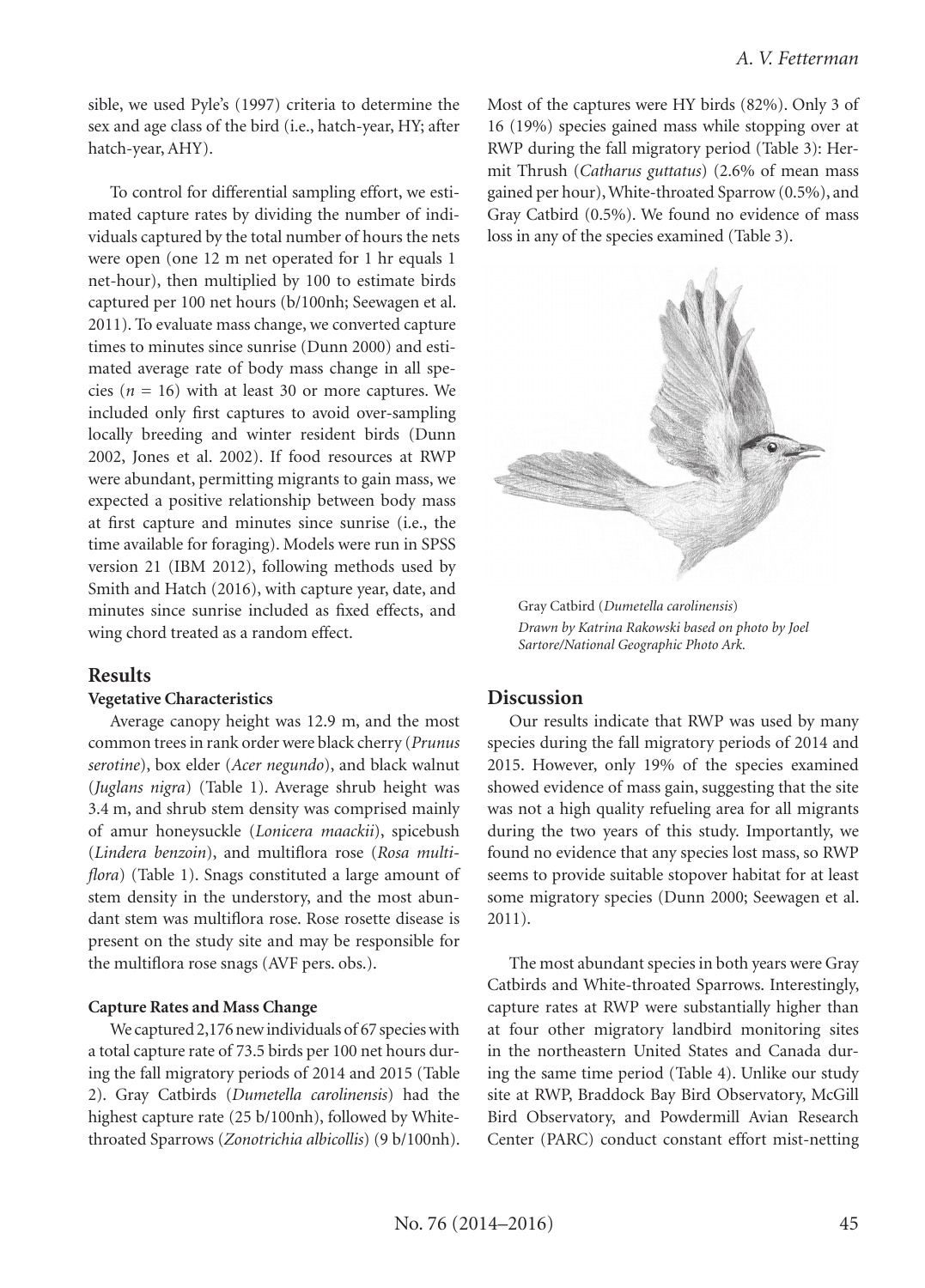## **Table 1. Trees and Shrubs of Rushton Preserve and Relative Density**

Species of trees and shrubs at Rushton Woods Preserve, and their relative densities: the average number of trees or shrubs in 0.04 ha (400 m<sup>2</sup>) circular plots conducted at each net lane ( $n = 12$ ).

| <b>COMMON NAME</b>   | <b>SCIENTIFIC NAME</b>      | % TREE DENSITY | % SHRUB DENSITY |
|----------------------|-----------------------------|----------------|-----------------|
| Spicebush            | Lindera benzoin             | 13.0           |                 |
| Tulip Poplar         | Liriodendron tulipifera     | 4.7            | 0.5             |
| Virginia Creeper     | Parthenocissus quinquefolia | 0.5            |                 |
| Grape sp.            | Vitis sp.                   | 6.6            |                 |
| Oriental Bittersweet | Celastrus orbiculatus       | 3.2            | 2.5             |
| <b>Black Locust</b>  | Robinia pseudoacacia        | 4.9            |                 |
| Red Oak              | Quercus rubra               | 4.7            |                 |
| <b>Black Walnut</b>  | Juglans nigra               | 12.1           | 1.2             |
| Gray Birch           | Betula populifolia          | 3.2            |                 |
| Rubus sp.            | Rubus sp.                   | 4.1            |                 |
| Multiflora Rose      | Rosa multiflora             | 9.6            |                 |
| <b>Black Cherry</b>  | Prunus serotine             | 17.9           |                 |
| Crab Apple           | Malus sp.                   | 1.4            |                 |
| Autumn Olive         | Elaeagnus umbellate         | 1.5            |                 |
| Sumac sp.            | Sumac sp.                   | 3.2            | 0.5             |
| <b>Box Elder</b>     | Acer negundo                | 12.3           | 2.0             |
| Red Maple            | Acer rubrum                 | 3.2            |                 |
| Maple sp.            | Acer sp.                    | 3.2            |                 |
| Flowering Dogwood    | Cornus florida              | 3.2            |                 |
| Black gum            | Nyssa sylvatica             | 4.7            |                 |
| Privet               | Ligustrum sp.               | 4.1            |                 |
| White Ash            | Fraxinus americana          | 9.5            | 0.8             |
| Jap. Honeysuckle     | Lonicera japonica           | 4.0            |                 |
| Amur Honeysuckle     | Lonicera maackii            | 8.7            | 43.0            |
| Snag                 |                             | 6.1            | 38.9            |

(i.e., nets are typically open every day throughout the migratory season, PARC unpubl. Data; Patterson 2015, 2016). Although these stations accumulate many more net hours, RWP capture rate was twice as high. Also, included in Table 4 is Alfred Station, which was operated similarly to RWP – in fall 2014, where both stations operated 28 days.

Although capture rates are indicators of site use, they offer little insight into the fitness consequences of using a stopover site (Johnson 2007). However, combined with mass change estimates, evidence of the importance of a stopover site becomes clearer. Unfortunately, for mass change rates, we could only use data from two migratory seasons, yielding sample sizes of fewer than 100 individuals for 11 of the 16 species. Although a minimum of 30 individuals is recommended, Dunn (2002) suggests a larger sample size is needed to see overall trends in mass change due to variation in food throughout and between seasons. Therefore, some of my species may have gained or lost mass at undetectable rates.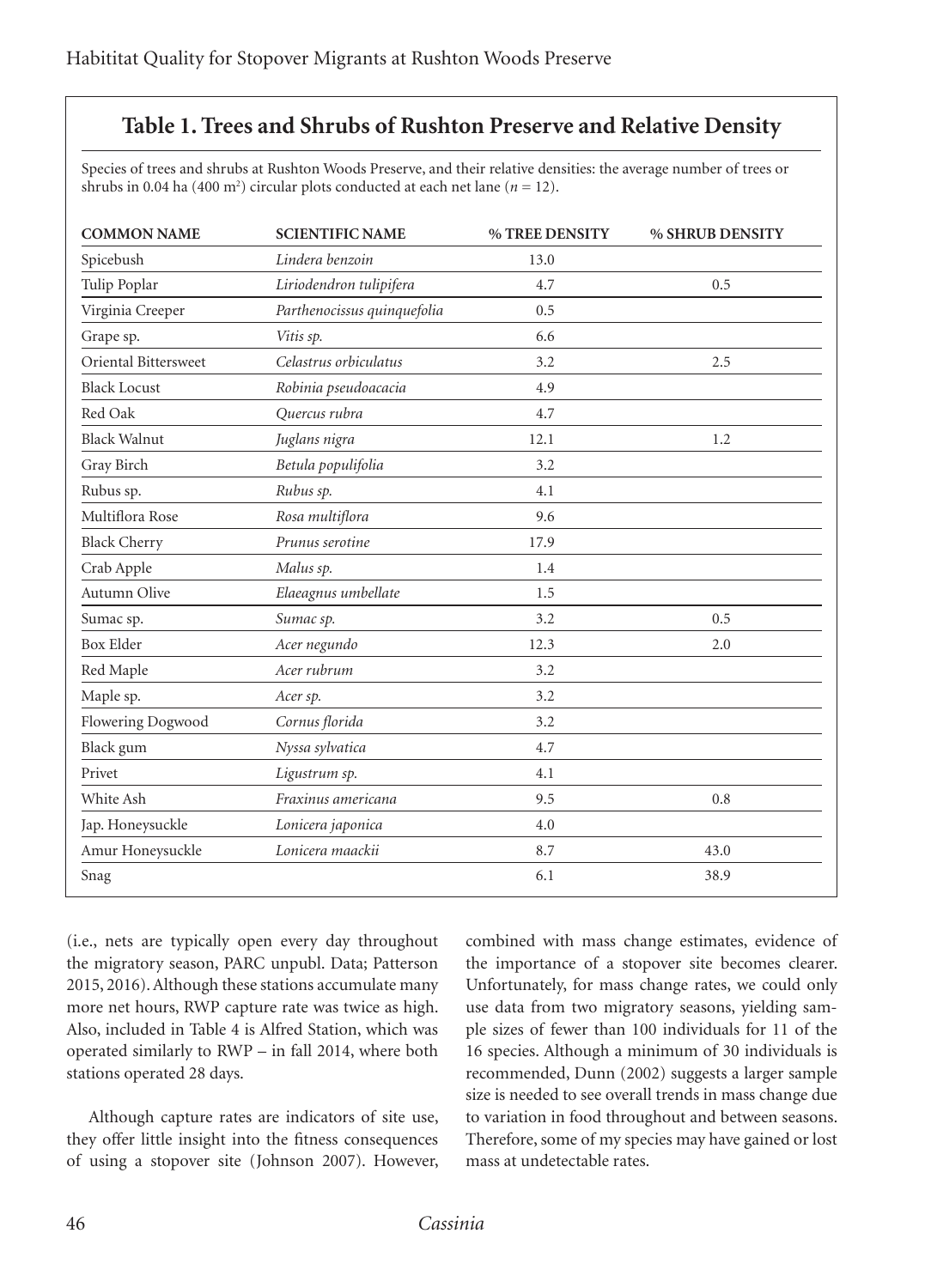# **Table 2. Capture Rates by Species**

Capture rates (birds/100 net-hours) by species during the fall migratory periods of 2014 and 2015 at Rushton Woods Preserve; *n* is the total number of first captures.

| <b>COMMON NAME</b>        | <b>SCIENTIFIC NAME</b>   | $\boldsymbol{n}$ | <b>CAPTURE RATE</b> |
|---------------------------|--------------------------|------------------|---------------------|
| Sharp-shinned Hawk        | Accipiter striatus       | $\mathbf{1}$     | 0.04                |
| Red-bellied Woodpecker    | Melanerpes carolinus     | 6                | 0.21                |
| Downy Woodpecker          | Picoides pubescens       | $\sqrt{ }$       | 0.25                |
| Northern Flicker          | Colaptes auratus         | $\overline{4}$   | 0.14                |
| Yellow-bellied Flycatcher | Empidonax flaviventris   | $\overline{c}$   | 0.07                |
| Acadian Flycatcher        | Empidonax virescens      | $\mathbf{1}$     | 0.04                |
| Willow Flycatcher         | Empidonax traillii       | $\mathbf{1}$     | 0.04                |
| Eastern Phoebe            | Sayornis phoebe          | $\overline{c}$   | 0.07                |
| White-eyed Vireo          | Vireo griseus            | $\mathbf{1}$     | 0.04                |
| Yellow-throated Vireo     | Vireo flavifrons         | $\mathbf{1}$     | 0.04                |
| Blue-headed Vireo         | Vireo solitarius         | $\mathbf{1}$     | 0.04                |
| Red-eyed Vireo            | Vireo olivaceus          | 12               | 0.42                |
| Blue Jay                  | Cyanocitta cristata      | 5                | 0.18                |
| Carolina Chickadee        | Poecile carolinensis     | 16               | 0.56                |
| <b>Tufted Titmouse</b>    | Baeolophus bicolor       | 24               | 0.85                |
| White-breasted Nuthatch   | Sitta carolinensis       | 3                | 0.11                |
| <b>Brown Creeper</b>      | Certhia americana        | 3                | 0.11                |
| House Wren                | Troglodytes aedon        | 43               | 1.51                |
| Winter Wren               | Troglodytes hiemalis     | $\overline{c}$   | 0.07                |
| Carolina Wren             | Thryothorus ludovicianus | 13               | 0.46                |
| Golden-crowned Kinglet    | Regulus satrapa          | $\mathbf{1}$     | 0.04                |
| Ruby-crowned Kinglet      | Regulus calendula        | 108              | 3.80                |
| Veery                     | Catharus fuscescens      | 39               | 1.37                |
| Gray-cheeked Thrush       | Catharus minimus         | 15               | 0.53                |
| Swainson's Thrush         | Catharus ustulatus       | 34               | 1.20                |
| Hermit Thrush             | Catharus guttatus        | 42               | 1.48                |
| Wood Thrush               | Hylocichla mustelina     | 28               | 0.99                |
| American Robin            | Turdus migratorius       | 42               | 1.48                |
| Gray Catbird              | Dumetella carolinensis   | 735              | 25.89               |
| <b>Brown Thrasher</b>     | Toxostoma rufum          | $\overline{4}$   | 0.14                |
| Cedar Waxwing             | Bombycilla cedrorum      | $\mathbf 1$      | 0.04                |
| Ovenbird                  | Seiurus aurocapilla      | 28               | 0.99                |
| Worm-eating Warbler       | Helmitheros vermivorum   | $\overline{4}$   | 0.14                |
| Northern Waterthrush      | Parkesia noveboracensis  | $\overline{2}$   | 0.07                |
| Black-and-white Warbler   | Mniotilta varia          | 18               | 0.63                |
|                           |                          |                  | (continued)         |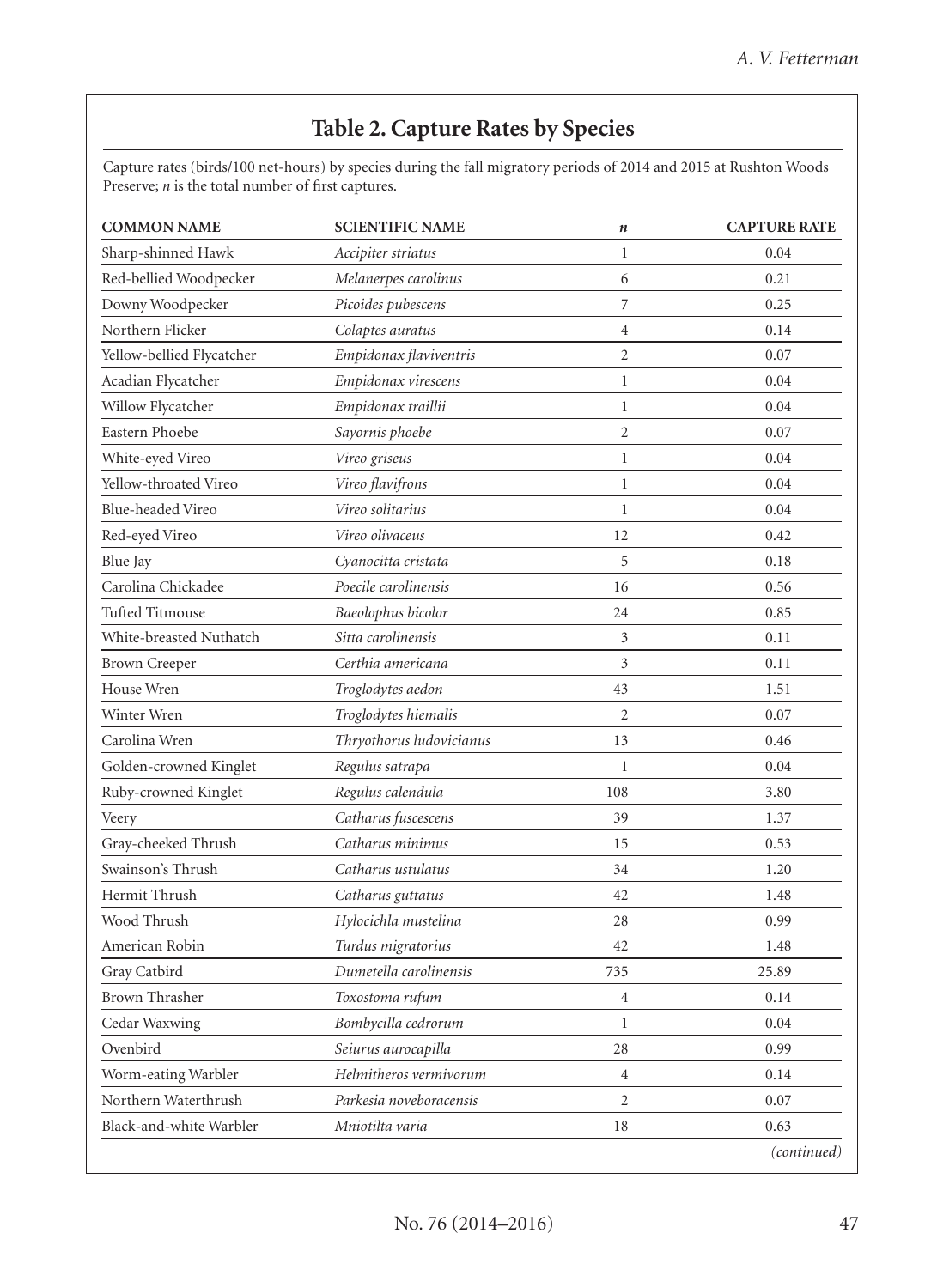| Habititat Quality for Stopover Migrants at Rushton Woods Preserve |  |
|-------------------------------------------------------------------|--|
|-------------------------------------------------------------------|--|

| <b>COMMON NAME</b>           | <b>SCIENTIFIC NAME</b>    | $\boldsymbol{n}$ | <b>CAPTURE RATE</b> |
|------------------------------|---------------------------|------------------|---------------------|
| Nashville Warbler            | Leiothlypis ruficapilla   | 3                | 0.11                |
| Connecticut Warbler          | Oporornis agilis          | 9                | 0.32                |
| Common Yellowthroat          | Geothlypis trichas        | 91               | 3.21                |
| American Redstart            | Setophaga ruticilla       | 27               | 0.95                |
| Magnolia Warbler             | Setophaga magnolia        | 28               | 0.99                |
| Bay-breasted Warbler         | Setophaga castanea        | $\mathbf{1}$     | 0.04                |
| Chestnut-sided Warbler       | Setophaga pensylvanica    | 6                | 0.21                |
| Blackpoll Warbler            | Setophaga striata         | $\overline{c}$   | 0.07                |
| Black-throated Blue Warbler  | Setophaga caerulescens    | 39               | 1.37                |
| Palm Warbler (Western)       | Setophaga p. palmarum     | $\mathbf{1}$     | 0.04                |
| Palm Warbler (Yellow)        | Setophaga p. hypochrysea  | 17               | 0.60                |
| Yellow-rumped Warbler        | Setophaga coronata        | 6                | 0.21                |
| Black-throated Green Warbler | Setophaga virens          | $\overline{2}$   | 0.07                |
| Canada Warbler               | Cardellina canadensis     | 6                | 0.21                |
| Wilson's Warbler             | Cardellina pusilla        | $\mathbf{1}$     | 0.04                |
| Chipping Sparrow             | Spizella passerina        | 19               | 0.67                |
| Field Sparrow                | Spizella pusilla          | 48               | 1.69                |
| Fox Sparrow                  | Passerella iliaca         | 3                | 0.11                |
| Dark-eyed Junco              | Junco hyemalis            | 23               | 0.81                |
| White-crowned Sparrow        | Zonotrichia leucophrys    | $\mathbf{1}$     | 0.04                |
| White-throated Sparrow       | Zonotrichia albicollis    | 256              | 9.02                |
| Savannah Sparrow             | Passerculus sandwichensis | $\mathbf{1}$     | 0.04                |
| Song Sparrow                 | Melospiza melodia         | 156              | 5.50                |
| Lincoln's Sparrow            | Melospiza lincolnii       | 10               | 0.35                |
| Swamp Sparrow                | Melospiza georgiana       | 26               | 0.92                |
| Eastern Towhee               | Pipilo erythrophthalmus   | 37               | 1.30                |
| Northern Cardinal            | Cardinalis cardinalis     | 51               | 1.80                |
| Rose-breasted Grosbeak       | Pheucticus ludovicianus   | 3                | 0.11                |
| Indigo Bunting               | Passerina cyanea          | 10               | 0.35                |
| House Finch                  | Haemorhous mexicanus      | 6                | 0.21                |
| Purple Finch                 | Haemorhous purpureus      | $\overline{c}$   | 0.07                |
| American Goldfinch           | Spinus tristis            | 36               | 1.27                |
| Totals:                      | 67 species                | 2,176            | 76.66               |

Interestingly, Hermit Thrush showed the highest rate of mass change at RWP (2.6%), showing higher rates of mass gain than a site in metropolitan Detroit (0.81%; Craves 2009), three areas on Long Point, Ontario (-0.23%, 0.12%, 0.3%; Dunn 2002), and along the southern shoreline of Lake Ontario (Braddock Bay) in New York State (0.35%; Bonter et al. 2007). White-throated Sparrows captured at RWP gained mass at lower rates (0.5%) than at Braddock Bay (0.63%) (Bonter et al. 2007) and in a New York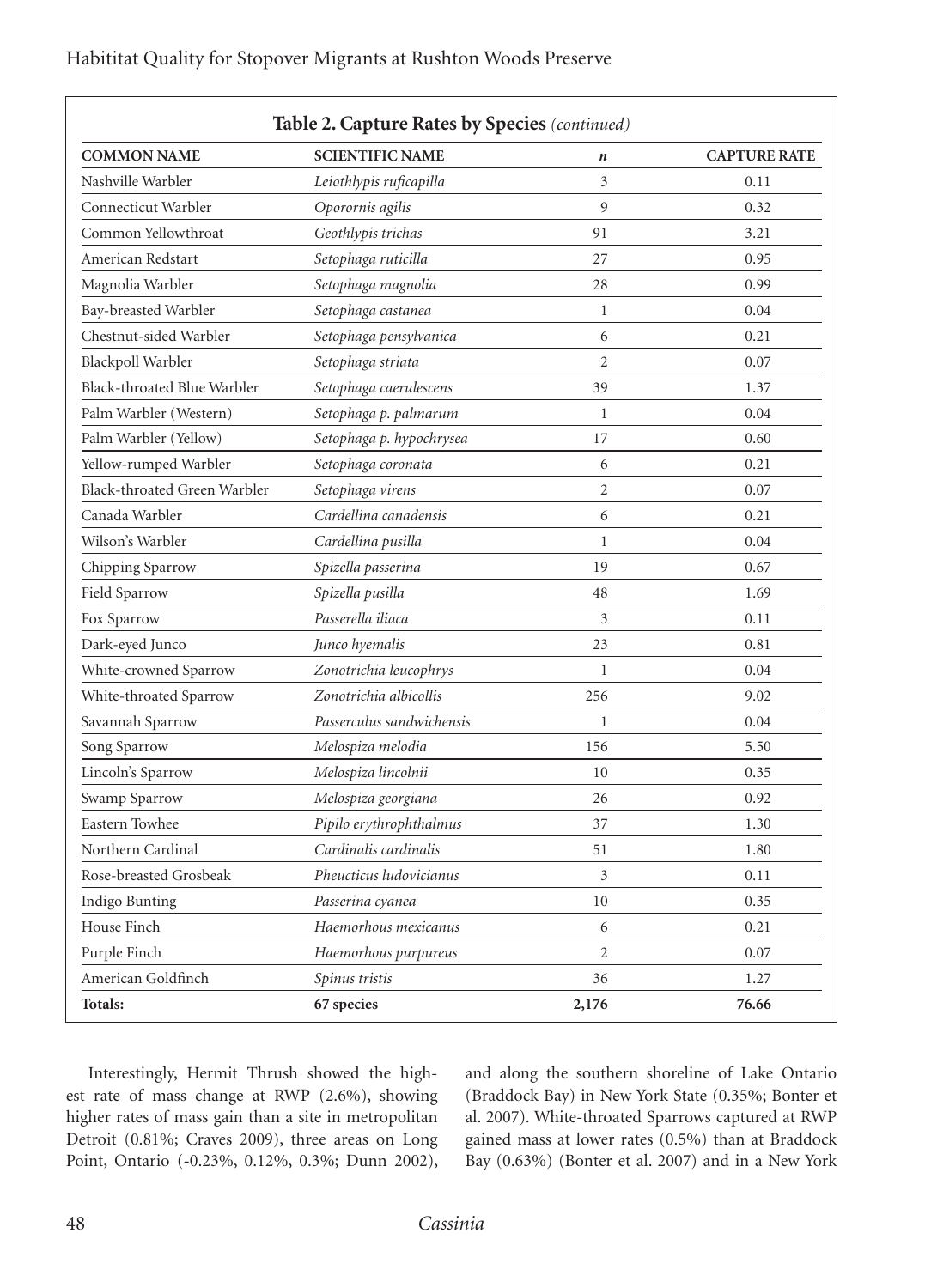## **Table 3. Estimates of Mass Change Rates for 16 Species**

Results of mixed models estimating mass change rates for 16 species of migratory landbirds during fall migration at Rushton Woods Preserve, 2014–2015. For each species, the number of individuals sampled (*n*) is shown with model coefficients (β), standard errors (SE), and probability values (P) for the effect of time since daylight. Year, date, and wing chord length are not shown, but were included as independent variables in the models (see Methods). Percent mass change estimates were calculated from unstandardized coefficients (ß weights). For the 3 species exhibiting significant gain in mass, the % of mean mass change per hour  $(\Delta)$  is shown.

| <b>Species</b>              | n   | β        | <b>SE</b> | P     | mass(g) | $\Delta(96)$ |
|-----------------------------|-----|----------|-----------|-------|---------|--------------|
| House Wren                  | 43  | 0.002    | 0.002     | 0.330 | 11.5    |              |
| Ruby-crowned Kinglet        | 108 | 0.001    | 0.001     | 0.126 | 6.5     |              |
| Veery                       | 39  | 0.001    | 0.009     | 0.884 | 35.4    |              |
| Swainson's Thrush           | 34  | 0.004    | 0.005     | 0.408 | 32.2    |              |
| Hermit Thrush               | 42  | 0.013    | 0.006     | 0.048 | 30.7    | 2.6          |
| Wood Thrush                 | 27  | 0.004    | 0.011     | 0.753 | 51.3    |              |
| American Robin              | 41  | 0.002    | 0.006     | 0.728 | 77.9    |              |
| Gray Catbird                | 733 | 0.003    | 0.001     | 0.001 | 38.4    | 0.5          |
| Common Yellowthroat         | 91  | $-0.001$ | 0.002     | 0.773 | 10.0    |              |
| Magnolia Warbler            | 28  | 0.002    | 0.001     | 0.141 | 8.4     |              |
| Black-throated Blue Warbler | 39  | 0.003    | 0.002     | 0.232 | 9.8     |              |
| Field Sparrow               | 48  | 0.000    | 0.002     | 0.822 | 12.9    |              |
| White-throated Sparrow      | 256 | 0.002    | 0.001     | 0.026 | 25.3    | 0.5          |
| Song Sparrow                | 156 | 0.003    | 0.002     | 0.080 | 20.7    |              |
| Eastern Towhee              | 36  | $-0.004$ | 0.015     | 0.816 | 41.4    |              |
| American Goldfinch          | 36  | $-0.004$ | 0.002     | 0.836 | 12.5    |              |

# **Table 4. Capture Rates and Percent Hatch Year Birds**

Capture rates (birds per/100 net-hours) and percent hatch-year (HY) birds reported in 2014 and 2015 at five fall migratory landbird monitoring stations (Patterson 2015, 2016, PARC unpubl. data): Alfred Station (AS) and Braddock Bay Bird Observatory (BBBO) in New York, McGill Bird Observatory (MGBO) in Québec, Canada, and Powdermill Avian Research Center (PARC) and Rushton Woods Preserve (RWP) in Pennsylvania.

|              | Year | AS   | <b>BBBO</b> | <b>MGBO</b> | <b>PARC</b> | <b>RWP</b> |
|--------------|------|------|-------------|-------------|-------------|------------|
| Capture Rate | 2014 | 40   | 28.8        | 59.7        | 31.7        | 74.2       |
|              | 2015 | 19.4 | 26.9        | 44.4        | 27.8        | 78.9       |
| % Hatch Year | 2014 | 66   | 86.1        | 78.4        |             | 82         |
|              | 2015 | 60   | 86.5        | 82          |             | 83.1       |

City park (1.6%) (Seewagen et al. 2011). Gray Catbirds captured at RWP (0.5%) gained mass at higher rates (0.5%) than on Long Point, Ontario (-0.18, 0.27, 0.52), but showed rates lower than at Braddock Bay (0.79%) (Bonter et al. 2007). Detroit, Long Point, Braddock Bay, and the New York City Park sites were all determined to be good quality stopover habitats due to the rates of mass gain.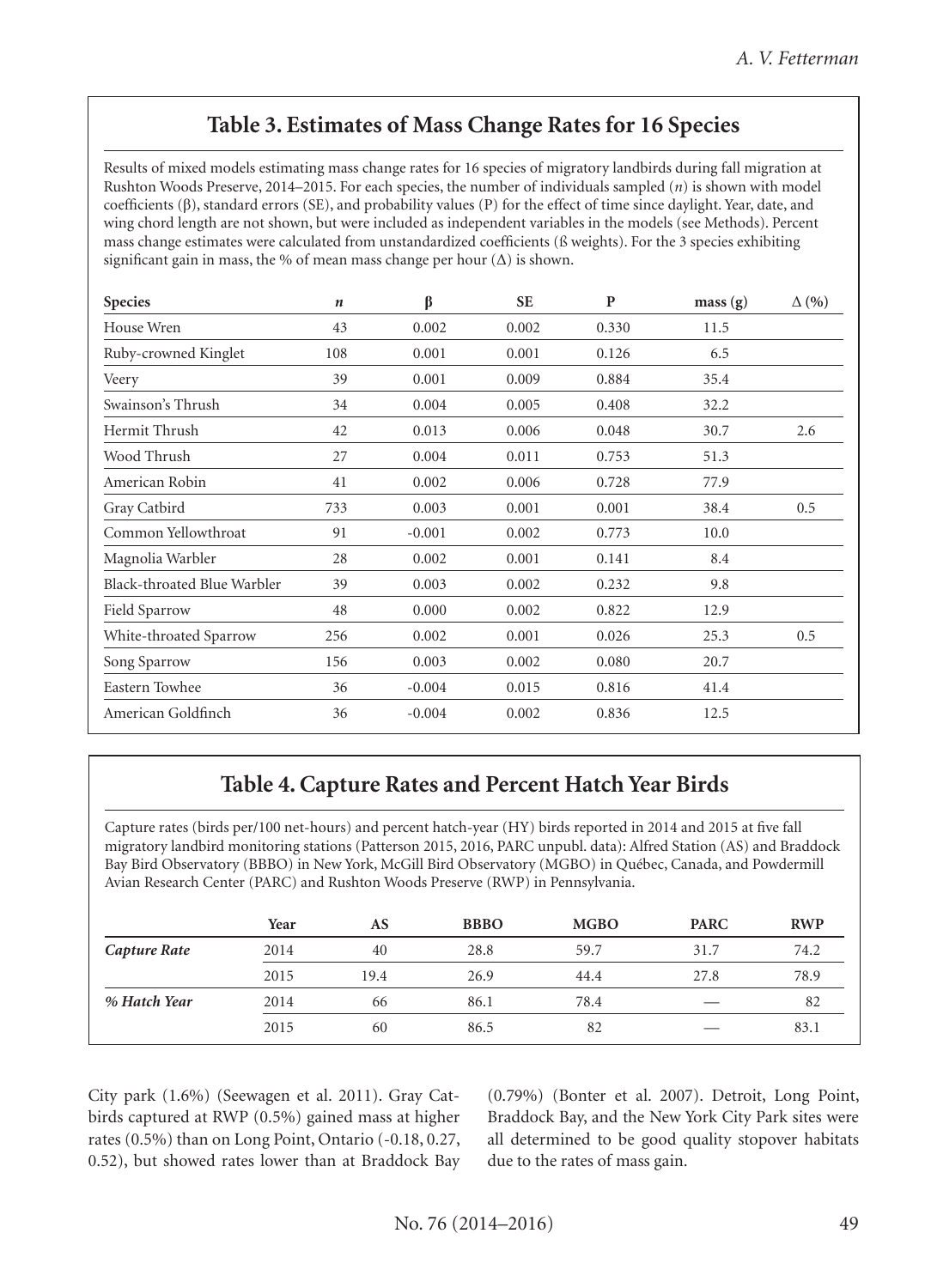In comparison to other sites, the proportion of HY birds captured at RWP appears to be similar (Table 4). Young birds are expected to be especially vulnerable to predators and may forage less efficiently (Woodrey 2000, Jones et al. 2002) possibly influencing estimated mass gain rates (Heise and Moore 2003). Morris et al. (1996) found that over a ten-year period, HY birds showed lower fat stores and lower average mass at first capture than AHY birds. Likewise, Woodrey and Moore (1997) found in three of six migratory species, that young birds carried significantly less subcutaneous fat, and Jones et al. (2002) found that AHY birds had a 10% higher rate of mass gain than HY birds. My data set provided insufficient numbers to compare rates of mass change in HY and AHY between species. Future data collection and analysis could investigate if HY birds at RWP are gaining mass at a slower rate. In conclusion, our results (high capture rates, evidence of mass gain in some species, no evidence of mass loss) suggest that RWP provides important habitat for many species, especially HY birds.

### **Acknowledgments**

I am grateful to my husband and two children for their endless support and patience through this long journey. I especially thank my parents for their amazing support. I would like to thank Dr. R. J. Smith for his guidance and support from project design, to data analysis, to the final product as well as so much of his personal time. I thank L. Kiziuk for her constant support and positive attitude; D. McGovern for her efforts as master bander and allowing the use of her banding data; Dr. S. A. Willig and Dr. Y. Bordeaux, for their endless support on every project; and C. Welsh for donating her time and being my center in most of the vegetation assessment. Finally, I thank Willistown Conservation Trust for their support and constant conservation efforts.

### **Literature Cited**

- Askins, R. A., Lynch, J. F., and Greenberg, R. (1990). Population declines in migratory birds in eastern North America. *Current Ornithology*, *7*, 1–57.
- Blem, C. (1990). Avian energy storage. *Current Ornithology*, *7*, 59–113.
- Bonter, D. N., Donovan, T. M., and Brooks, E. W. (2007). Daily mass changes in landbirds during migration stopover on the south shore of Lake Ontario. *Auk*, 124, 122–133.
- Cody, M. L. (1985). *Habitat Selection in Birds*. Academic Press, Inc., Orlando, Florida. 558 pp.
- Craves, J. A. (2009). A fifteen-year study of fall stopover patterns of *Catharus* thrushes at an inland, urban site. *Wilson Journal of Ornithology*, 121, 112–118.
- Donovan, T. M., Beardmore, C. J., Bonter, D. N., Brawn, J. D., Cooper, R. J., Fitzgerald, J. A., Ford, R., Gauthreaux, S. A., George, T. L., Hunter, W. C., Martin, T. E., Price, J., Rosenberg, K. V., Vickery, P. D., and Wigley, T. B. (2002). Priority research needs for the conservation of neotropical migrant landbird. *Journal of Field Ornithology*, 73, 329–339.
- Dunn, E. H. (2000). Temporal and spatial patterns in daily mass gain of Magnolia Warblers during migratory stopover. *Auk* 117, 12–21.
- Dunn, E. H. (2002). A cross-Canada comparison of mass change in birds during migration stopover. *Wilson Bulletin*, 114, 368–379.
- Hartman, W. R., Kiziuk, L., and Goll, B. (2014). *Rushton Woods Preserve Management Plan*. Willistown Conservation Trust, Pennsylvania.
- Heise, C. D., and Moore, F. R. (2003). Age-related differences in foraging efficiency, molt and fat deposition of Gray Catbirds prior to autumn migration. *Condor*, 105, 496–504.
- IBM Corporation. (2012). *IBM SPSS Statistics for Windows, 21.0*. IBM Corporation, Armonk, New York.
- James, F. C., and Shugart, Jr., H. H. (1970). A quantitative method of habitat description. *Audubon Field Notes*, 24, 727–736.
- Johnson, M. D. (2007). Measuring habitat quality: a review. *Condor*, 109, 489–504.
- Jones, J., Francis, C. M., Drew, M., Fuller, S., and Ng, M. W. S. (2002). Age-related differences in body mass and rates of mass gain of passerines during autumn migratory stopover. *Condor*, 104, 49–58.
- Marra, P. P., Hobson, K. A., and Holmes, R. T. (1998). Linking winter and summer events in a migratory bird by using stable-carbon isotopes. *Science*, 282, 1884–1886.